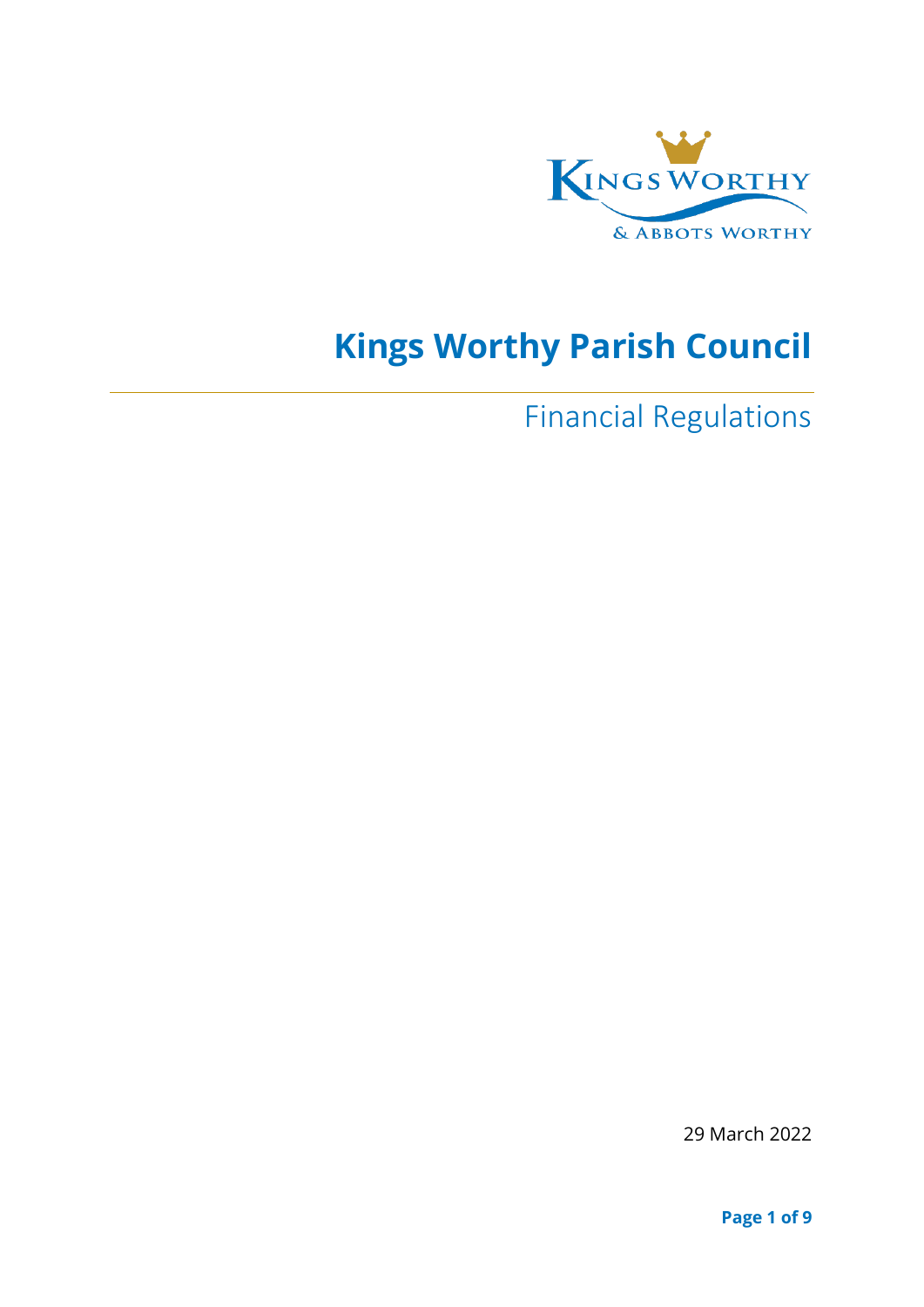#### **1. GENERAL**

- 1.1 These financial regulations shall govern the conduct of the financial transactions of the Parish Council and may only be amended or varied by resolution of the Parish Council.
- 1.2 The Responsible Financial Officer (RFO) shall be the Clerk, Deputy Clerk or an appointed Councillor.
- 1.3 The RFO shall, under the direction of the Finance Committee, be responsible for the proper administration of the Parish Council's financial affairs.
- 1.4 The RFO shall be responsible for the production of the financial management information.

## **2. ANNUAL ESTIMATES**

- 2.1 Each committee shall formulate and submit initial proposals to the Finance Committee in respect of revenue services and capital projects for inclusion in the rolling capital programme not later than the end of November each year.
- 2.2 Detailed estimates of income and expenditure on revenue services and of capital expenditure shall be prepared each year by the RFO.
- 2.3 The Finance Committee shall review the estimates and submit them to the Parish Council not later than the end of January in each year (depending on the deadline laid down by the district authority responsible for collecting the precept) and shall recommend the precept to be levied for the ensuing financial year. The RFO shall present each member with a copy of the approved estimates.
- 2.4 The annual capital and revenue budgets shall form the basis of financial control for the ensuing year.

#### **3. BUDGETARY CONTROL**

3.1 Expenditure on the revenue account may be incurred up to the amounts included in each approved committee budget.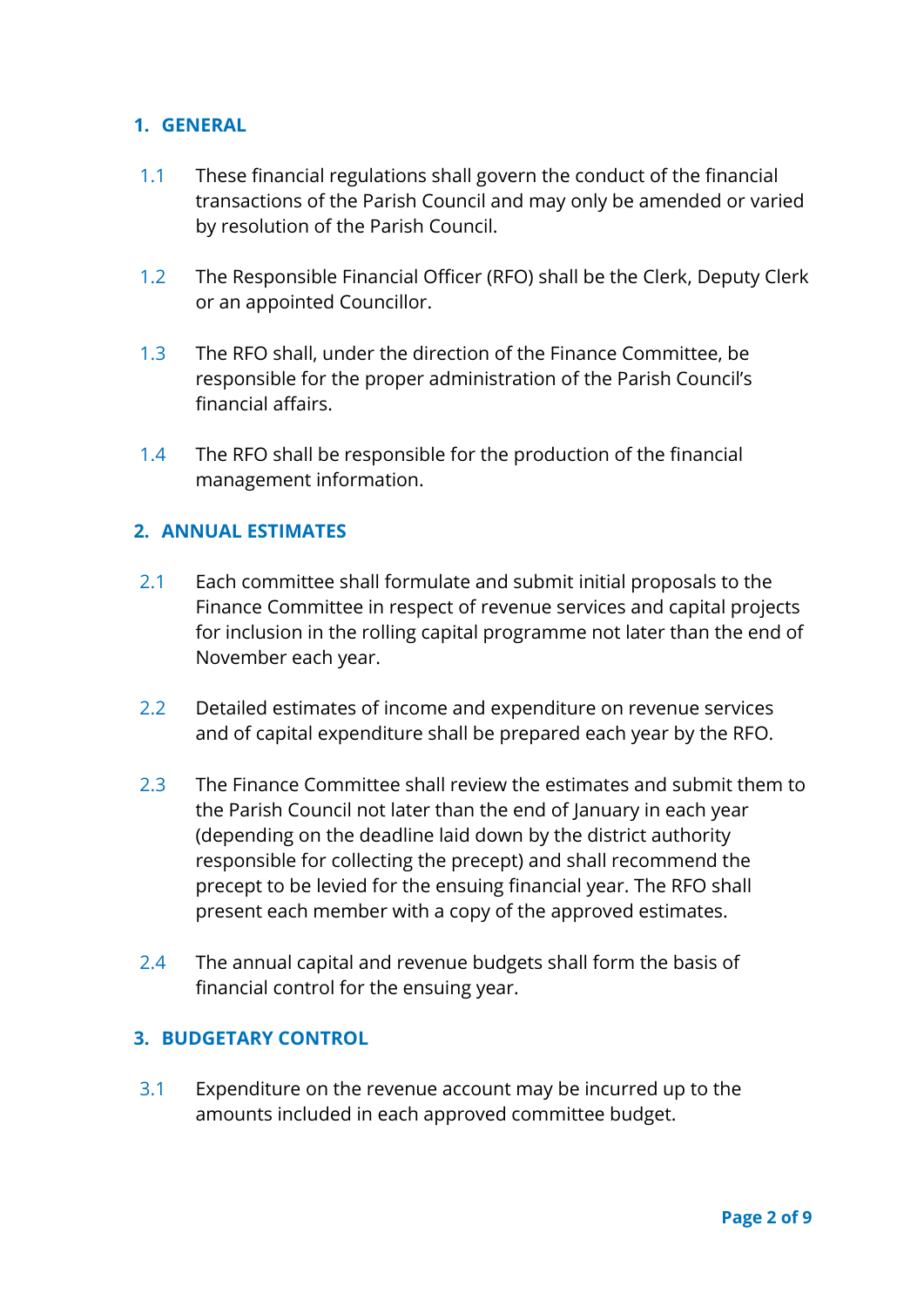- 3.2 No expenditure may be incurred which cannot be met from the amount provided in the appropriate committee revenue budget unless a virement (moving balance from one budget to another) has been approved by the Finance Committee or the Parish Council.
- 3.3 The RFO shall at each meeting of the Finance Committee provide its members with a financial statement to the end of the previous month together with a cash flow report and a budget report under each head of the approved annual revenue and capital budgets.
- 3.4 The Clerk may incur expenditure on behalf of the Parish Council up to a limit of £200.00 for any single item of expenditure without approval by the Finance committee. This expenditure will be included in the monthly payment listing as laid out in Regulation 5.2 below.
- 3.5 The Clerk may incur expenditure on behalf of the Parish Council which is necessary to carry out any repair, replacement or other work which is of such extreme urgency that it must be done at once, whether or not there is any budgetary provision for the expenditure, subject to a limit of £1,000. The Clerk shall endeavour to obtain the approval of the Chairman and Vice Chairman of the Parish Council prior to taking action and failing this being possible shall report the action to the Chairman and Vice Chairman of the Parish Council as soon as practicable thereafter.
- 3.6 The Clerk may incur expenditure on behalf of the Parish Council which is necessary to carry out any repair, replacement or other work which is of such extreme urgency that it must be done at once, whether or not there is any budgetary provision for the expenditure, subject to a limit of £2,500 and informal agreement by a majority of the Council. This shall be reported back to Full Council for ratification as soon as practicable thereafter.
- 3.7 Where expenditure is incurred in accordance with Regulation 3.4 & 3.5 above and the sum required cannot be met from savings elsewhere within the head of the approved budget, it shall be subject to the provisions of a supplementary estimate approved by the Finance Committee or the Parish Council.
- 3.8 Unspent provisions in the revenue budget shall not automatically be carried forward to a subsequent year.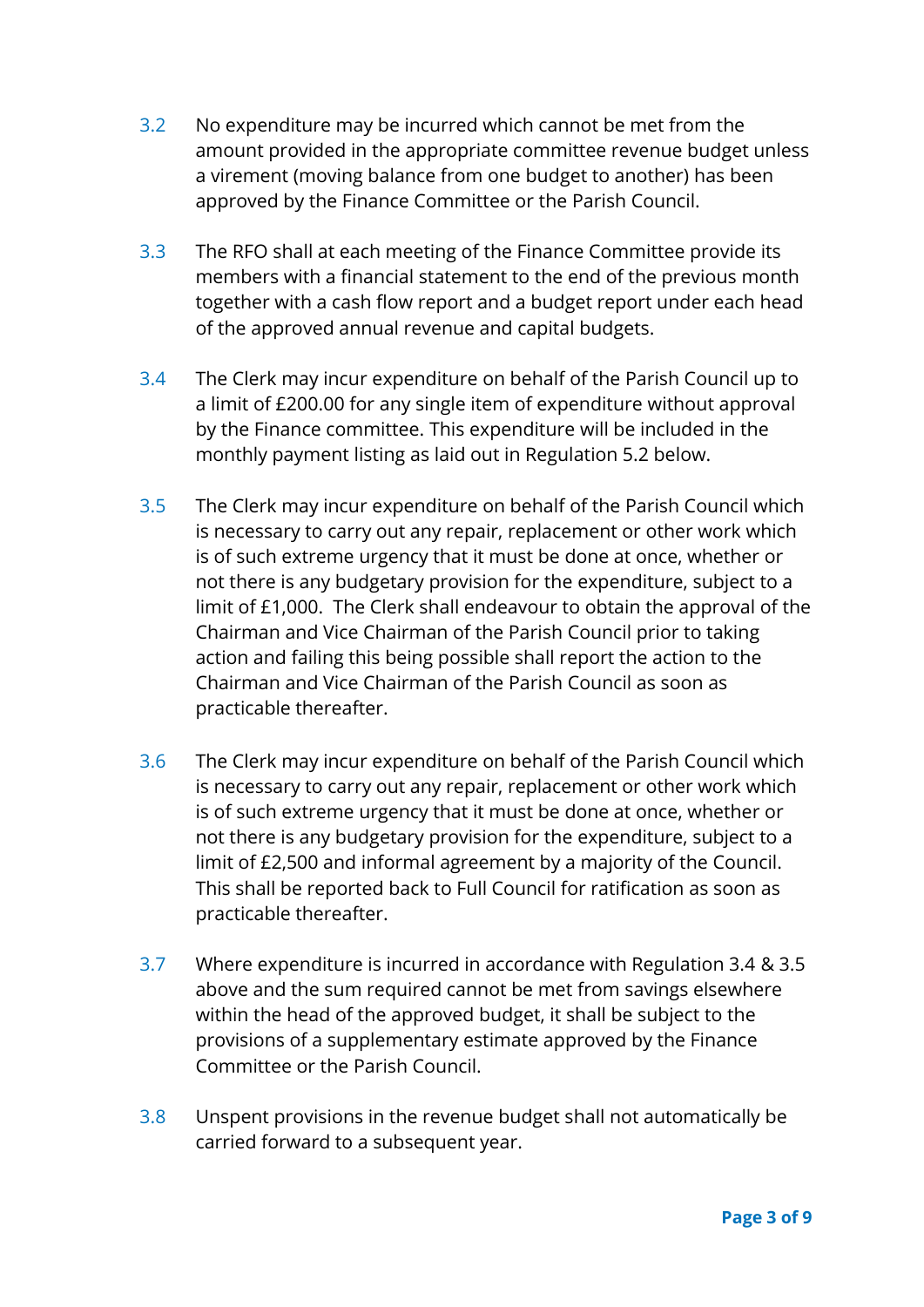- 3.9 No expenditure shall be incurred in relation to any capital project and no contract entered into or tender accepted involving expenditure on capital account unless the committee concerned is satisfied that it is contained in the rolling capital programme and that the necessary capital funds are available, or the requisite borrowing approval can be obtained.
- 3.10 All capital works shall be administered in accordance with the Parish Council's Standing Orders and Financial Regulations relating to contracts.

# **4. ACCOUNTING AND AUDIT**

- 4.1 All accounting procedures and financial records of the Parish Council shall be adhered to by the RFO as required by the Local Audit and Accountability Act 2014.
- 4.2 The RFO shall be responsible for completing the annual accounts of the Parish Council as soon as practicable after the end of the financial year and shall submit them to and report thereon to the Finance Committee.
- 4.3 The RFO shall be responsible for maintaining an adequate and effective system of internal audit of the Parish Council's accounting, financial and other operations in accordance with Regulation 5 of the Local Audit and Accountability Act 2014.

#### **5. BANKING ARRANGEMENTS AND CHEQUES**

- 5.1 The Parish Council's banking arrangements shall be recommended by the RFO and approved by the Finance Committee. One general current account shall be maintained at the bank.
- 5.2 A schedule of the payment of money shall be prepared by the RFO and together with the relevant invoices etc. presented to the Finance Committee or Parish Council as appropriate. If the schedule is in order the payment shall be authorised by two signatories.

#### **6. PAYMENT OF ACCOUNTS**

6.1 All payments will be made by cheque, bank transfer or other order drawn on the Parish Council's bankers.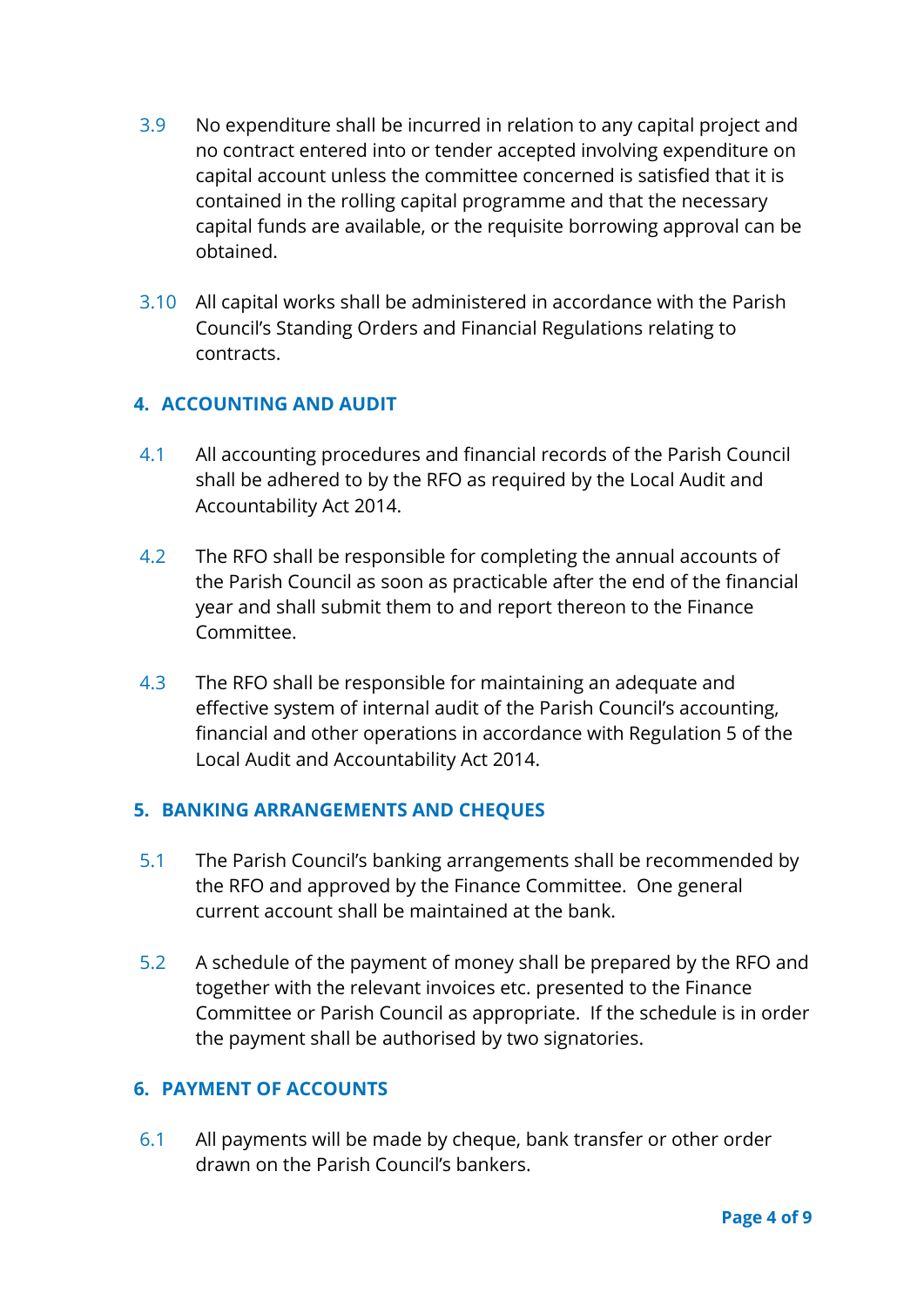- 6.2 All invoices for payment shall be examined and verified by the RFO and allocated to the appropriate expenditure head. The RFO shall take all possible steps to settle all invoices submitted, and which are in order, according to the terms of the agreed contract.
- 6.3 All verified invoices will then be entered on the schedule referred to in Regulation 5.2 above.

#### **7. PAYMENT OF SALARIES AND WAGES**

- 7.1 All time sheets shall be verified by or on behalf of the Clerk.
- 7.2 Salaries and wages shall be prepared by the external payroll provider and entered on the schedule referred to in Regulation 5.2 above, by the RFO.

#### **8. LOANS AND INVESTMENTS**

- 8.1 All investments shall be undertaken as per the adopted Investment and Reserves policy.
- 8.2 Loans must also be subject to the approval of the full Parish Council.
- 8.3 All investments of money under the control of the Parish Council shall be in the name of the Parish Council.
- 8.4 All borrowings shall be affected in the name of the Parish Council.
- 8.5 All investment certificates and other documents relating thereto shall be retained in the custody of the RFO.

#### **9. INCOME**

- 9.1 The collection of all sums due to the Parish Council shall be the responsibility of and under the supervision of the RFO.
- 9.2 The relevant committees Finance, Administration and Remuneration Committee of the Parish Council will review all fees and charges annually following a report by the Clerk. A subsequent recommendation will be presented to the Parish Council.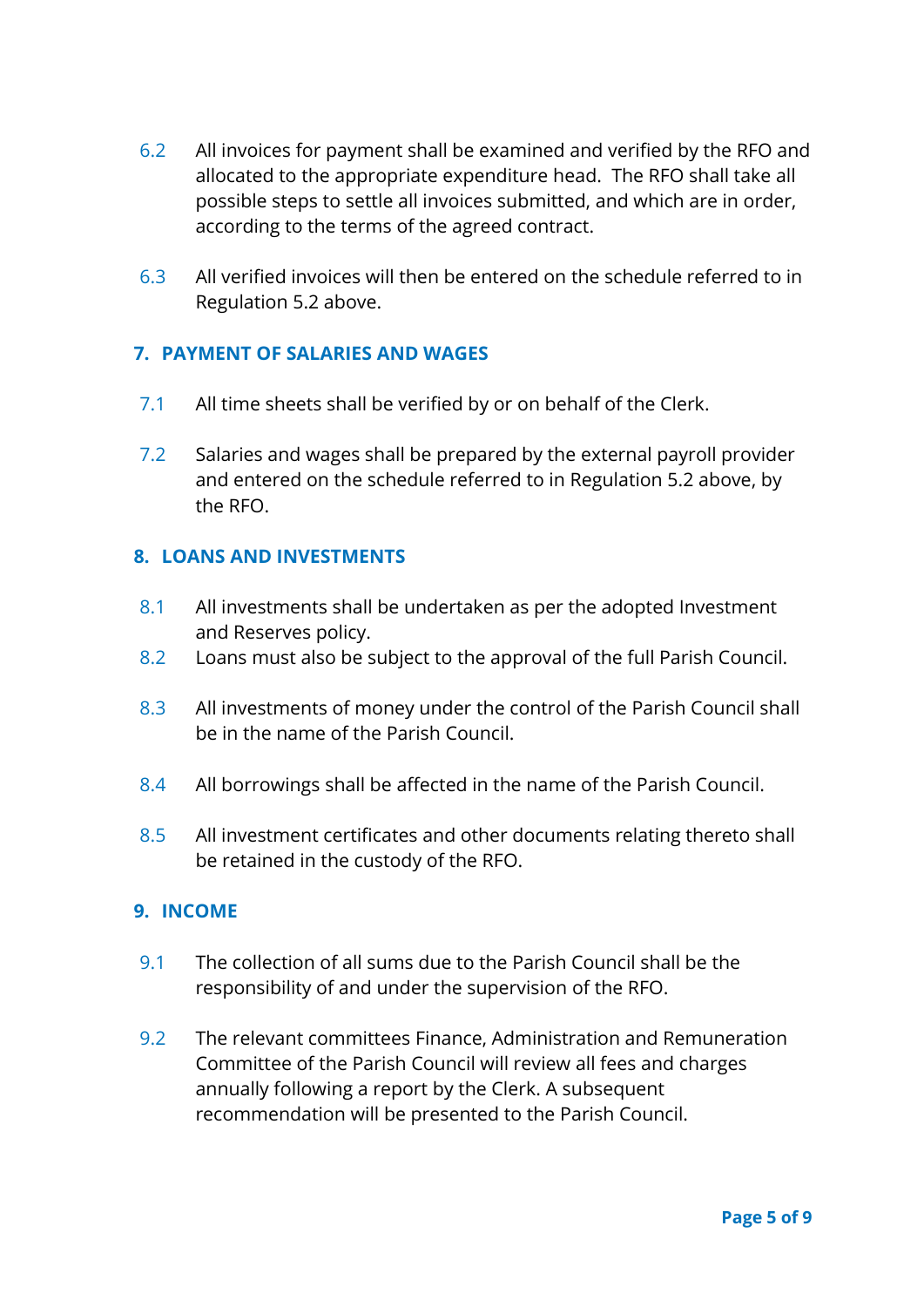- 9.3 Any bad debts shall be reported to the Finance Committee for appropriate action to be taken.
- 9.4 All sums received on behalf of the Parish Council shall be deposited with the Parish Council's bankers by the RFO at the earliest opportunity.

#### **10. ORDERS FOR WORK, GOODS AND SERVICES**

- 10.1 An official order or letter shall be issued for all work, goods and services unless a formal contract is to be prepared or an official order would be inappropriate, e.g. postage. Copies of orders issued shall be maintained.
- 10.2 Orders shall be controlled by the RFO.
- 10.3 Officers are responsible for obtaining value for money at all times. An officer issuing an official order is to ensure as far as reasonable and practicable that the best available terms are obtained in respect of each transaction.

#### **11. CONTRACTS**

- 11.1 Wherever practicable, the principle of competitive tendering will be applied.
- 11.2 Notwithstanding the above, where it is intended to enter into a contract:
	- 11.2.1 Exceeding £2,500.00 in value for the supply of goods or materials for the execution of works or specialist services the Clerk shall invite tenders from at least three contractors These will be anonymised, considered by the Finance, Administration and Remuneration Committee and a ratified by the Parish Council.
	- 11.2.2 For expenditure of £2,500.00 or less in value the Finance Committee shall have executive power.
	- 11.2.3 Any contract exceeding £25,000.00 must be advertised on the Government's Contract Finder website.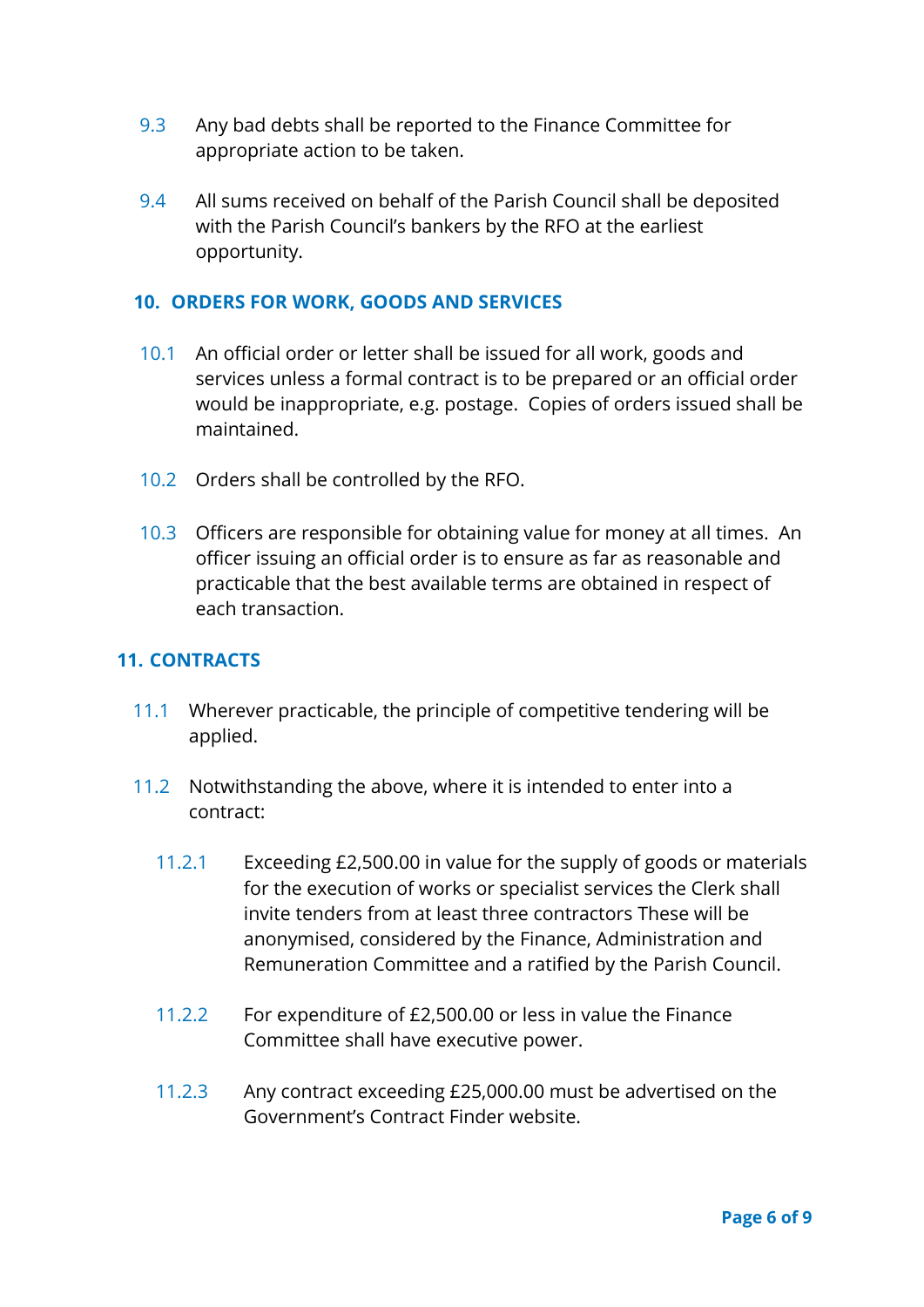- 11.2.4 Any contract exceeding the thresholds set out under the European Public Contracts Directive, must be published on the Official Journal of the EU, in addition to the Government's Contract Finder website.
- 11.3 Such invitation to tender shall state the general nature of the intended contract and the Clerk shall obtain the necessary technical assistance to prepare a specification in appropriate cases. The invitation shall always contain the commercial terms and, in addition, state that tenders must be addressed to the Clerk and the last date by which such tenders shall reach the Clerk in ordinary course of post.
- 11.4 If less than three tenders are received for contracts valued between £2,500.00 - £24,999.99, the Parish Council may make such arrangements as it thinks fit for procuring the goods or materials or executing the works, the minutes reflecting its reason.
- 11.5 The Parish Council shall not be obliged to accept the lowest and nor shall it be obliged to accept any tender.
- 11.6 Services and Supply contracts should not be extended by more than 100% of the original contract term; or allow the contract to exceed the current thresholds set out under the European Public Contracts Directive.

# **12. PAYMENTS UNDER CONTRACTS FOR BUILDING OR OTHER CONSTRUCTION WORKS**

- 12.1 Payments on account of the contract sum shall be made within the time specified in the contract by the RFO upon the authorisation of the Clerk or such other consultants engaged to supervise the contract.
- 12.2 Where contracts provide for payment by instalments the RFO shall maintain a record of all such payments. In any case when it is estimated that the total cost of work carried out under a contract, excluding fluctuation clauses, will exceed the contract sum by 5% or more a report shall be submitted to the appropriate committee.
- 12.3 Any variation to a contract or addition to or omission from a contract must be approved by the Clerk or the appropriate consultant in writing, the Finance Committee having approved the action.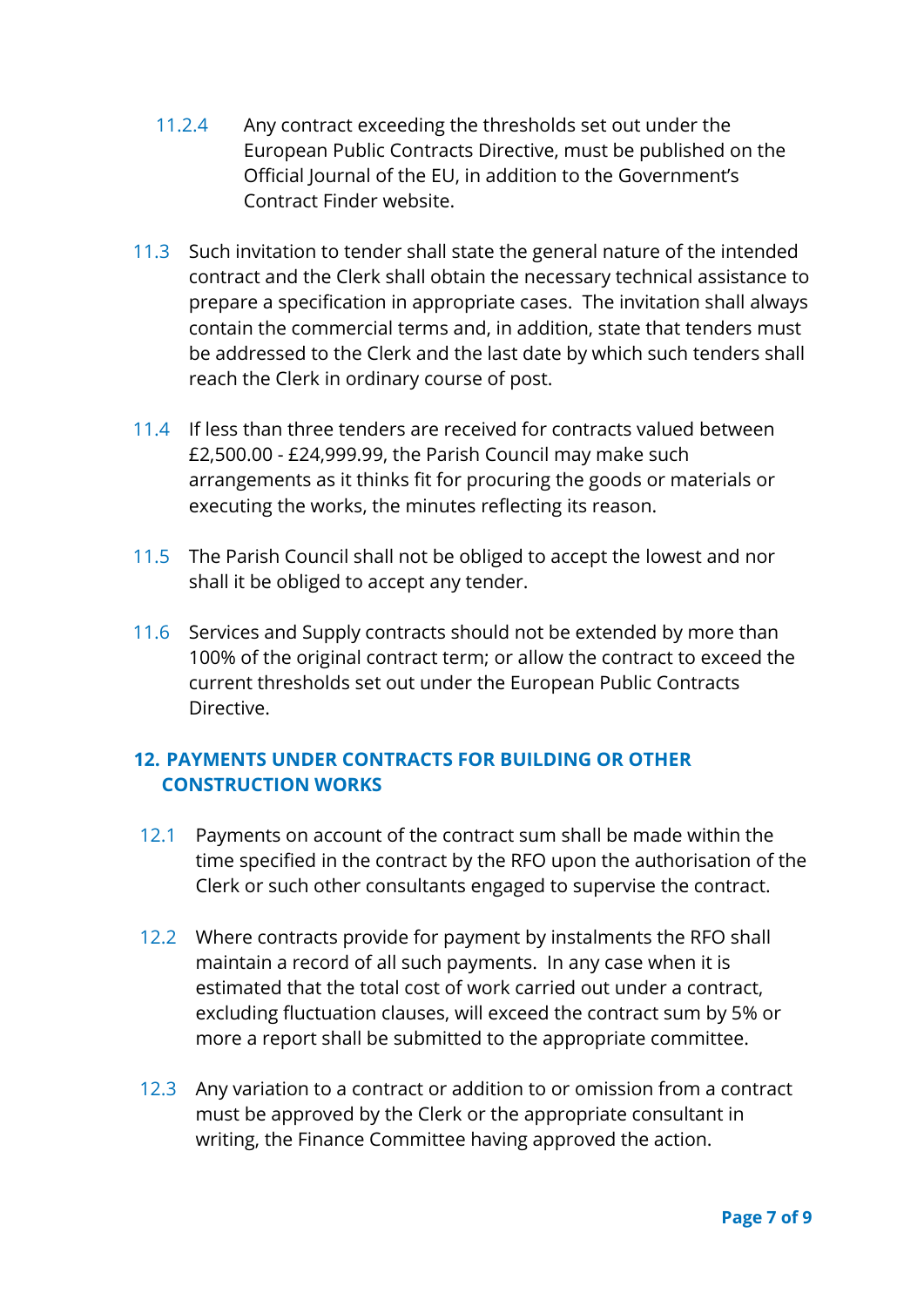### **13. STORES AND EQUIPMENT**

- 13.1 The Clerk shall be responsible for the care and custody of stores and equipment.
- 13.2 All goods received must be visually checked as regard to quality and condition at the time the delivery is made, or at the earliest opportunity after delivery.
- 13.3 Stocks shall generally be maintained at the minimum levels consistent with operation requirements.

## **14. PROPERTIES AND ESTATES**

- 14.1 The Clerk shall make appropriate arrangements for the study of all title deeds of properties owned by the Parish Council. The RFO shall ensure a record is maintained of all properties owned by the Parish Council, recording the location, extent, plan, reference, purchase details, nature of the interest, tenancies granted, rents payable and purpose for which held in accordance with the requirements of the Local Audit and Accountability Act 2014.
- 14.2 No property shall be sold, leased or otherwise disposed of without the authority of the Parish Council, save where the estimated value of any one item does not exceed £500.

#### **15. INSURANCE**

- 15.1 The RFO shall ensure all insurances are in place and negotiate all claims on the Parish Council's insurers.
- 15.2 The RFO shall give prompt notification to the Finance Committee of all new risks, properties or vehicles which require to be insured and of any alterations affecting existing insurances.
- 15.3 The RFO shall keep a record of all insurances affected by the Parish Council and the property and risks covered thereby and annually review it.
- 15.4 The RFO shall be notified of any loss liability or damage or of any event likely to lead to a claim.